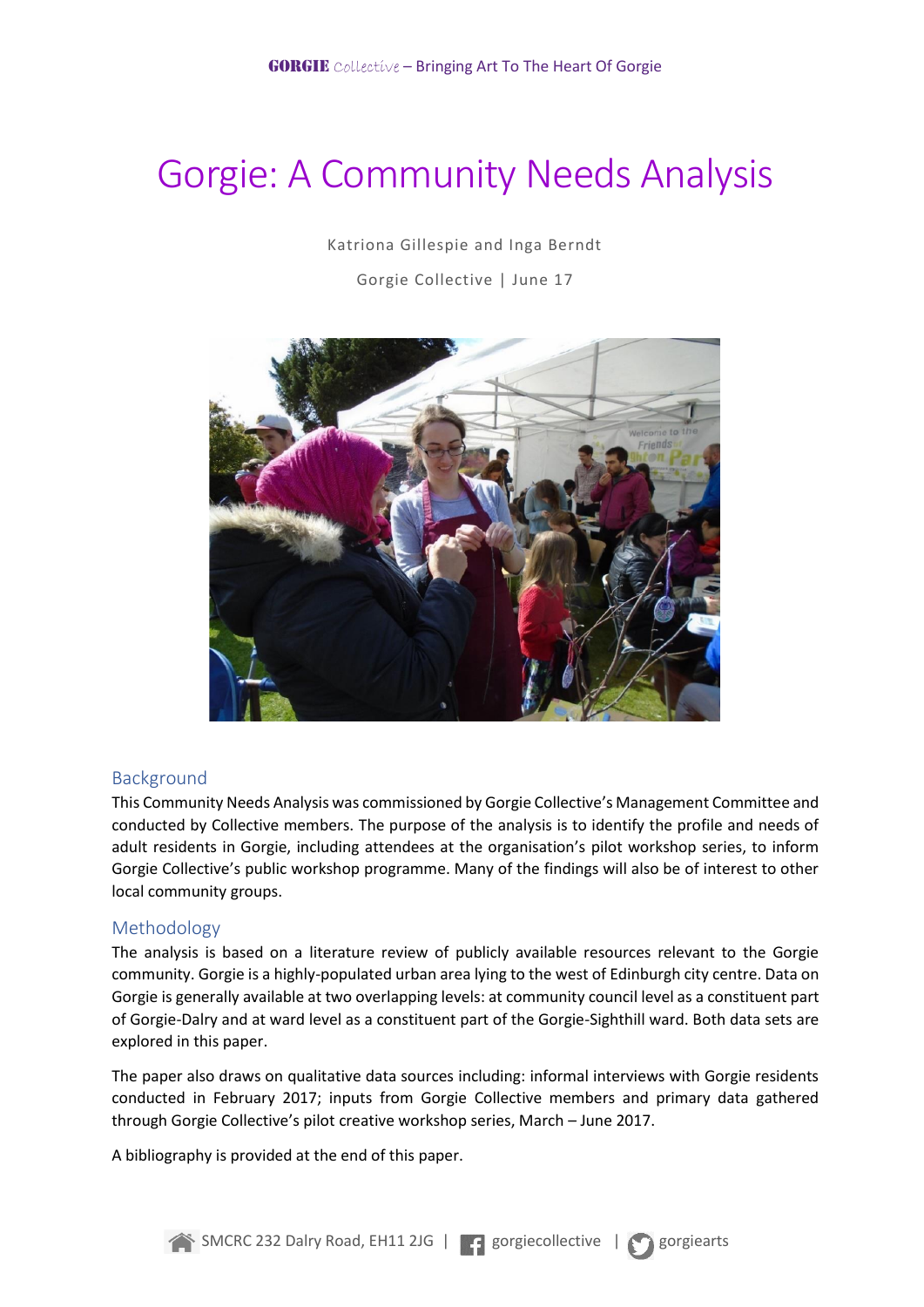# Demographic Profile

Demographic information relating to Gorgie is available in 2 different data groups, the community of Gorgie-Dalry and the ward of Gorgie-Sighthill. Both are discussed here and it is recognised that many of the issues and needs identified are common across Gorgie, Sighthill and Dalry.

#### Household profiles

Census data shows that Gorgie is a highly-populated urban area. Gorgie is well-known within Edinburgh as a destination for first-time homebuyers and young professionals. The distribution of the housing stock means Gorgie is well positioned to serve these groups, with over a fifth (23% in Gorgie/Dalry) of properties comprising 2 room (1 bedroom) accommodation, compared to an Edinburgh average of just 6%. There are issues with overcrowding – 7 of the 10 most housing deprived neighbourhoods in Edinburgh are located in Dalry, Gorgie and Sighthill. Almost all dwellings (96%) in Gorgie/Dalry and 83% of dwellings in Sighthill/Gorgie are tenements or flats.

A very high proportion of people – 55% in Gorgie/Dalry, 45% in Sighthill/Gorgie - live in single person households. This is significantly higher than the Edinburgh and Scottish averages at 39% and 35% respectively. Only 7% of households in Gorgie/Dalry comprise children under 16.

Gorgie residents are unlikely to own a car: 62% of households in Gorgie/Dalry and 55% in Sighthill/Gorgie do not own a vehicle. Most residents use public transport to travel to work. Only 23% of people in Gorgie/Dalry travel to work by car (against an Edinburgh average of 41%); just under half take the bus or train and almost a third (30%) walk or cycle.

#### Ethnicity

Gorgie-Dalry is one of the most ethnically diverse areas in Scotland and the second most ethnically diverse neighbourhood in Edinburgh after Southside in the city centre. It is home to a large Asian community, comprising 13% or 1 in 8 local residents. The proportion of Europeans in the area, including a large Polish community, is at 14%, double that of the city as a whole (7.5%). Only around half of the local population (55%) was born in Scotland.

Gorgie-Dalry town centre, one of Edinburgh's 8 town centres, is located on Gorgie Road and Dalry Road. The town centre is typified by small businesses, many of which cater to the area's migrant residents, with businesses owned and managed by migrant workers from Poland, India, China, Turkey, Italy, Pakistan and Nigeria amongst others.

There is a very close correlation between the number of respondents declaring a country of birth outwith Scotland and the number of respondents identifying as being of non-white Scottish ethnicity. This indicates that the majority of non-white Scottish residents in the area are migrant workers.

#### Deprivation

The Scottish Index of Mass Deprivation identifies several neighbourhoods in Sighthill/Gorgie as being amongst the 20% most deprived neighbourhoods in Scotland. There are also a few which are amongst the most deprived 5%. Multiple social, economic, educational and health issues are associated with areas of high deprivation.

Broadly speaking, the incidence of deprived neighbourhoods increases as you move west through the ward, from central to more peripheral areas. There is a significant distribution of social and council housing stock in Sighthill corresponding with sites of deprivation.

The key demographic trends in Gorgie are summarised in the box below.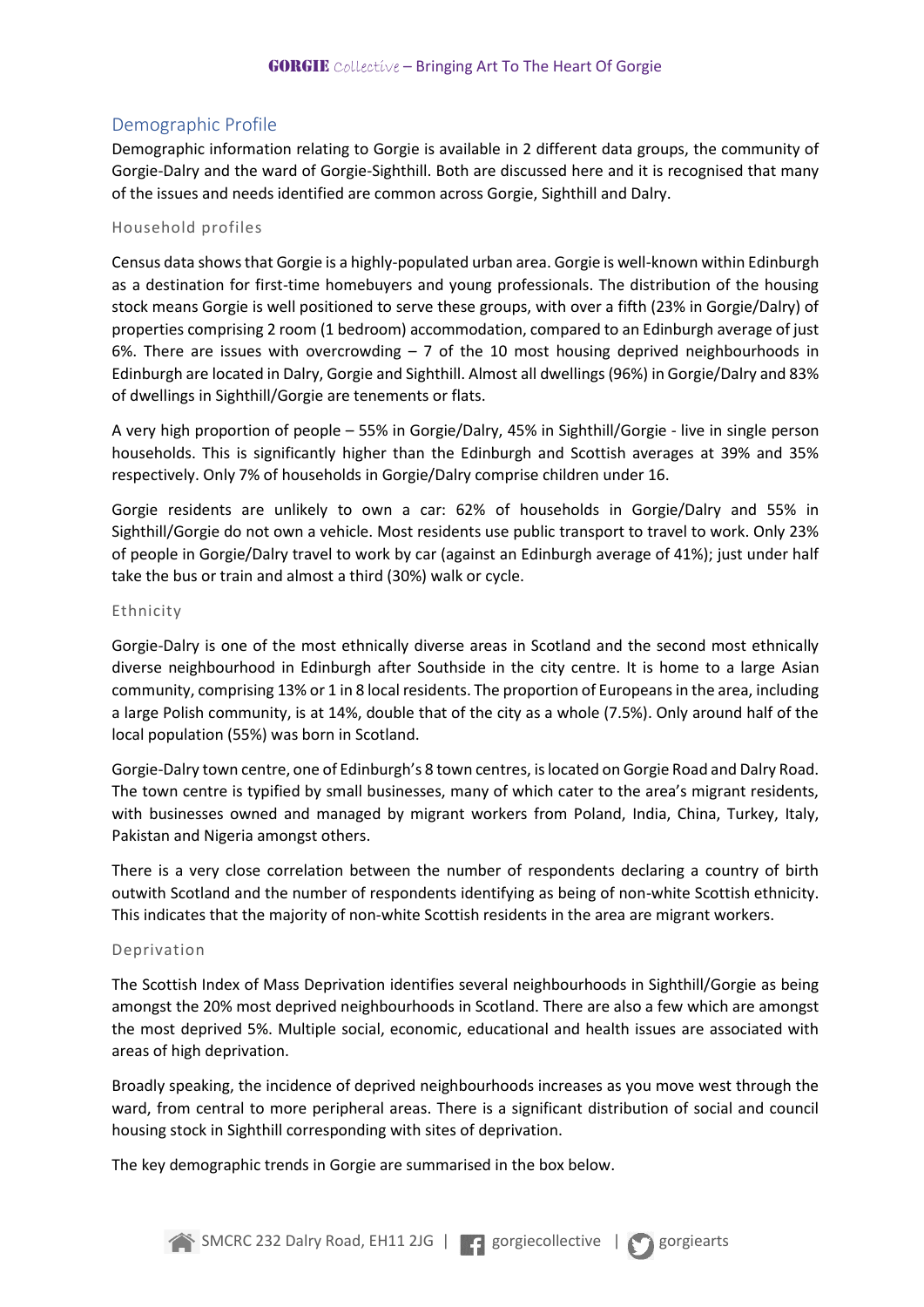# **GORGIE PROFILE**

- Gorgie is a **highly-populated urban area**
- The majority of Gorgie residents live in **single person households**
- The vast majority of households comprise **adults**
- The majority of residents **do not have a car**
- Gorgie-Sighthill includes some of the **most deprived neighbourhoods in Scotland**
- Gorgie-Dalry is one of the most **ethnically diverse** neighbourhoods in Scotland, the second most ethnically diverse neighbourhood in the City of Edinburgh
- Most non-white Scottish residents are **migrant workers**

# Gorgie Collective: Qualitative Data

Gorgie Collective conducted 3 free craft workshops in the period March to June 2017, reaching 71 adults. The workshops were open to the public and advertised locally and on social media. The workshops successfully engaged adults of all age groups, both long-term residents and those new to the area.

Informal discussions between Collective volunteers and workshop participants indicate that issues for participants include social isolation and limited access to social and creative activities. Barriers to participation include linguistic barriers (for non-native speakers), accessibility issues and cost.

Migrant workers are over-represented in our sample, in an area with an already very high distribution of migrant workers. This indicates that migrant workers in the area are very interested in participating in free social and creative activities. Selected comments from workshop participants are provided below.

> *This is the first time I have had the chance to do something creative since school. Fantastic initiative!*

> > *Just wonderful, can't wait for the next event.*

*Thank you for this opportunity, the workshop was so relaxing and calm.*

## *It is good to feel young again!*

All (100%) of those surveyed stated that would like to attend a future workshop or event. Asked to describe their experience using 3 words of their choice, participants provided a very positive description of their experience. The most popular responses by number were: *amazing, fun, enjoyable, wonderful and inspiring.* 

Participants also described the workshops as *relaxing, happy, calming, fulfilling and joyful*, validating the existing evidence base showing that participation in creative activities lowers stress and promotes wellbeing.

## **Stakeholders**

Key stakeholders in the community include local residents, voluntary organisations, charities, churches and community centres, local businesses and local and national elected representatives.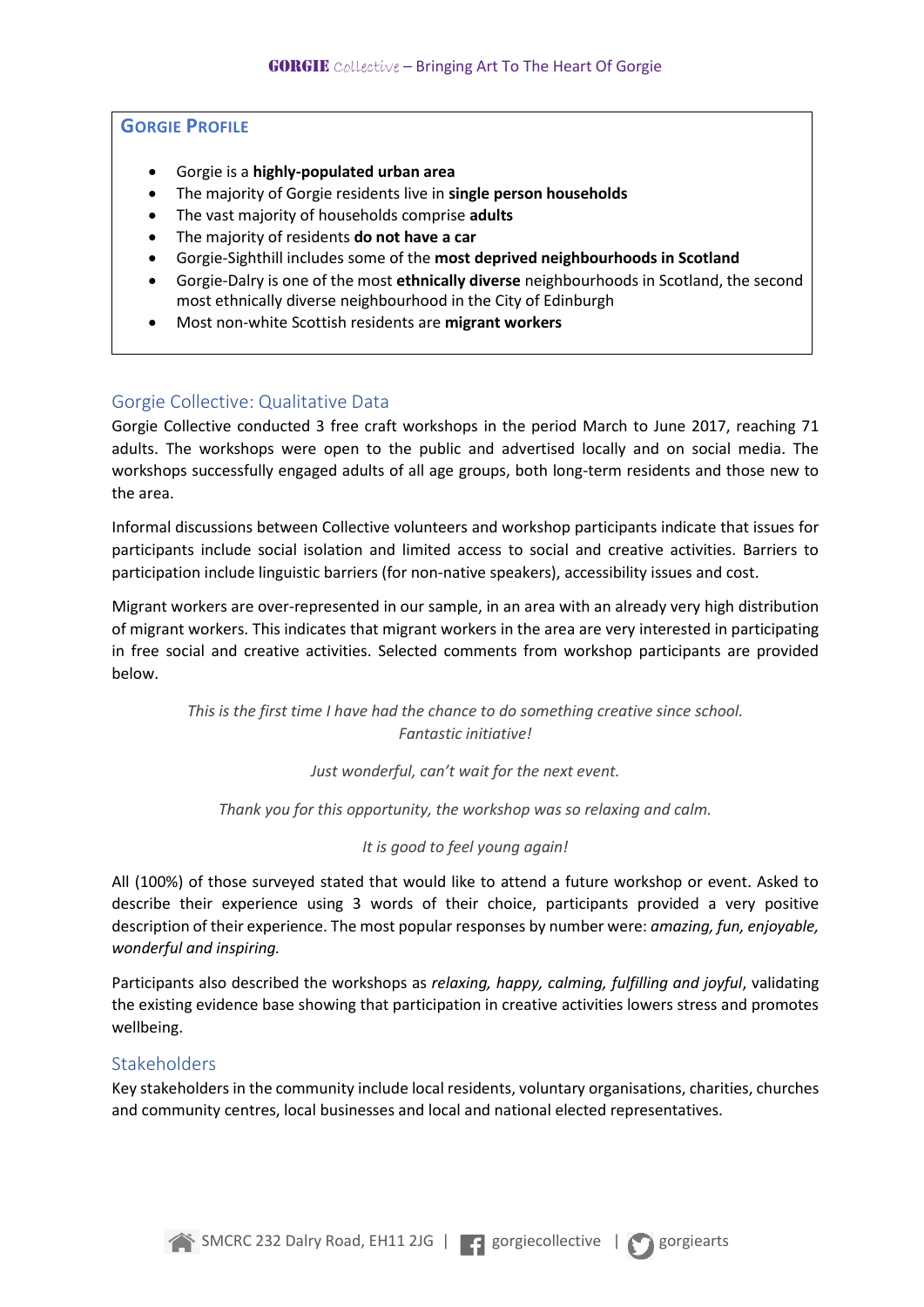# Challenges

# Social Isolation

The demographic data presented above points to several key challenges in the local community. The very high number of single person households, including pensioner households, together with the high proportion of migrant workers and new residents in the area indicate that social isolation is a common challenge. Interventions that build social capital by developing social networks, teaching new skills and creating community connections are likely to be of value.

### Deprivation

Sighthill/Gorgie contains some of the most deprived neighbourhoods in Scotland with concomitant challenges for community engagement. Health in general and mental health is particular is at lower than average levels and there are hotspots of housing, economic and educational deprivation across the ward.

## Quality of Life

Data captured in the Edinburgh People Survey, an annual survey conducted by Edinburgh Council, shows that residents in Gorgie-Sighthill are the least satisfied community in Edinburgh with their neighbourhood as a place to live. The ward also records the second lowest score against the statement "people from different backgrounds get on well together in this neighbourhood", meaning there is scope for improved cultural integration.

Residents in the ward are unlikely to have participated in festivals or other cultural events. The Gorgie-Sighthill ward recorded the lowest level of participation in the city's festival offerings and was one of only 2 wards where less than half (45%) of adults had attended a festival in the last 2 years, 17 percentage points below the Edinburgh average. Similarly, only around half (54%) of residents have attended any cultural event in the past year, compared to a city-wide average of 71%.

Barriers to participation in community activities in Gorgie include cost, language and accessibility. Consideration should be given to removing these barriers to maximise the range of stakeholders who can participate in planned interventions, for instance by delivering free, centrally located interventions that feature practical activities or cultural events.

# **GORGIE: LOCAL ISSUES**

- **Social isolation** likely to affect a significant proportion of Gorgie residents
- Gorgie-Sighthill contains **hotspots of housing, economic and educational deprivation**
- There is a high incidence of **non-native speakers of English**
- Residents **unlikely to have attended a cultural event** or festival in the last year.
- Gorgie-Sighthill residents **most dissatisfied with their neighbourhood as a place to live**

# Opportunities Diversity

The ethnic diversity of the local area and number of small businesses owned by migrant workers mean there is a rich cultural tapestry of backgrounds and traditions. This diversity is often in evidence at community events held locally such as gala days, garden parties and other public events. There is an opportunity to nurture and promote cultural diversity and engage participants from all backgrounds and traditions in inclusive community projects.

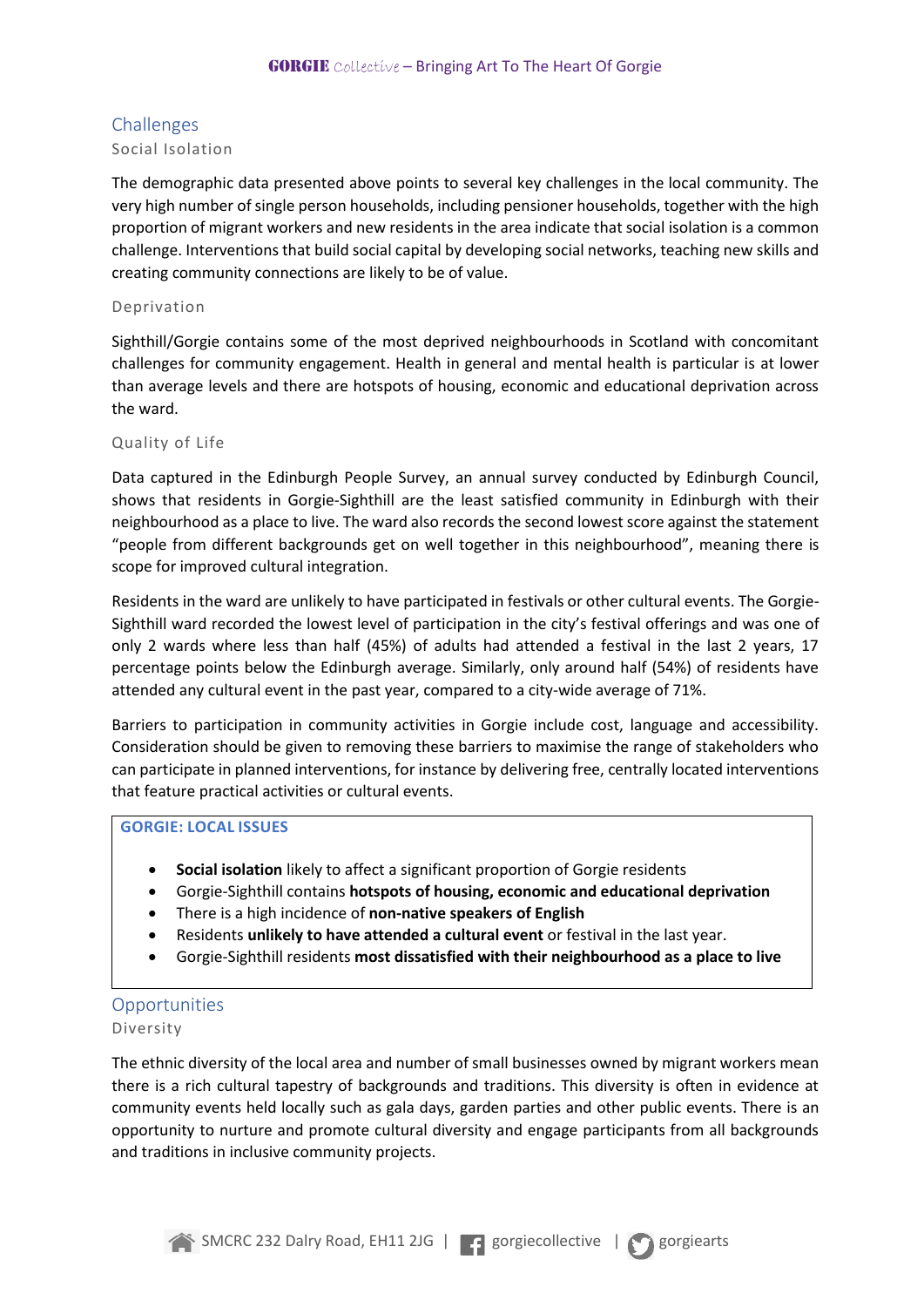#### Green and Community Spaces

There are a number of free green and community spaces in the local area. Several voluntary and community host organisations offer space free or at nominal cost for local events. There are public parks in most neighbourhoods as well as resources such as the Wheatfield Community Garden and Gorgie City Farm.

Saughton Park is one of Edinburgh's 8 premier parks and is the area's largest outdoor resource featuring sports pitches, a playpark, skatepark and walled garden. It is currently undergoing a major redevelopment programme. The Park will reopen in 2018 with an improved offer including dedicated community spaces. Gorgie Collective will contribute to the arts component of the Park's activity plan.

#### Increased Community Engagement

In line with the findings of the Edinburgh People Survey, Gorgie residents are less likely than their neighbours to be content with their neighbourhood as a place to live. There is a very limited cultural offer in the area and no arts organisations other than Gorgie Collective. This is reflected in the low engagement rates of residents in festivals and cultural events, the lowest in the city.

This low baseline offers an opportunity for improvement; it also means that projects delivering e.g. a cultural experience and which support community integration are much more likely proportionately to have a significant impact on individuals.

#### Partnership Working

There are a number of locally-based voluntary groups, charities and service providers in Gorgie working to deliver services and interventions in the community. Many of the groups are represented on the Gorgie-Dalry Community Forum including Big Hearts, based at Tynecastle, Health All Round and The Welcoming, both based in Westfield and local churches and community centres based in Gorgie-Dalry town centre.

There is an opportunity and indeed strong appetite for partnership working between groups where the groups share common goals and target groups. Gorgie Collective is currently exploring the joint delivery of community projects and programmes with Saughton Park, Big Hearts, the City of Edinburgh Council and Dunedin Canmore.

#### Conclusion

The analysis detailed above suggests that there is an opportunity for community-based interventions aimed at adult residents in Gorgie. Interventions that are free, accessible to non-native speakers and delivered locally (within walking distance of the main population centres) are likely to be accessible to the majority of the community.

Partnership working is likely to increase volunteer participation, align resources and reach a wide range of potential participants. Interventions that address social isolation and overcome cost and accessibility barriers are likely to have the greatest impact.